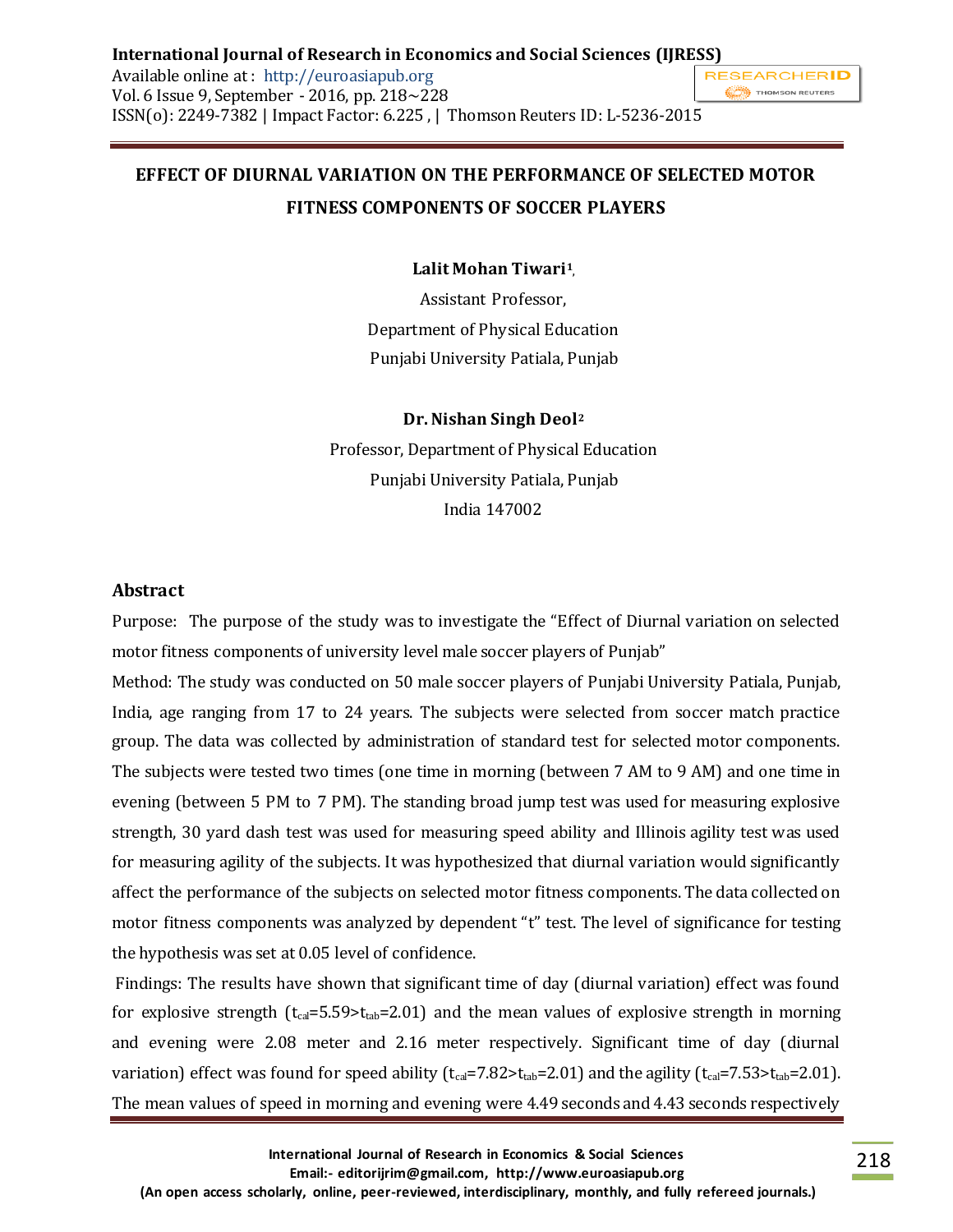and the mean values of agility in morning and evening were 17.60 seconds and 17.00 seconds respectively. The result has shown that diurnal variation affect the performance of soccer players on selected motor fitness components.

**Key Words:** Diurnal variation, Time of day, Motor fitness, agility, soccer players.

#### **1. Introduction**

Biologic rhythms refer to cyclic changes that regularly over a given time and are related to underlying physiologic process. The science concern with the analysis of biologic rhythms is known as chronobiology. The performance of an individual is the result of the integrated and harmonious functioning of the several dynamic process of the body which are physiological, psychological, and psycho-physiological and are biochemical in nature. Along with these, the environmental conditions such as climate, altitude, temperature, time of day and seasons etc. may also have their effect on performance of an individual. Variation in the daily rhythm of the functional capacity of different systems which are synchronized to a 24 hour day, observe two peculiar aspects. One of them is the prime dependent alteration in the levels of physiological process, expressed as circadian range or circadian amplitude. Human have ingrained timing mechanisms where by cycles in physiological functions coincide with the period of light and darkness. The diurnal variation (The daily rhythm, which is a major source of variability in performance) may disturb all the components of athlete. Thus training of the athletic performance seems to be an important factor which needs careful investigation. Diurnal variation is the fluctuations of anything which is happening or [occurring](http://en.wiktionary.org/wiki/occur) during [daylight.](http://en.wiktionary.org/wiki/daylight)

Numerous studies have demonstrated the existence of diurnal variation in human physical performance especially for athletes in training and competition. Souissi *et al*. (2004) studied the time of day effect on anaerobic performance and oral temperature using force-velocity test and Wingate test and reported that body temperature, maximal power, peak power and mean power varied concomitantly during the day. For endurance performance, hamstring flexibility and isometric strength of quadriceps and handgrip time of day effect were observed. Kline *et al*. (2007) examined the circadian rhythm in swim performance across 8 times of day independent of environmental and behavioral masking effects such as sleep, ambient temperature and energy intake. They reported a significant pattern in swim performance relative to both environmental and circadian time of day. Brisswalter J. et al. (2007) studied the effect of both an active warm up and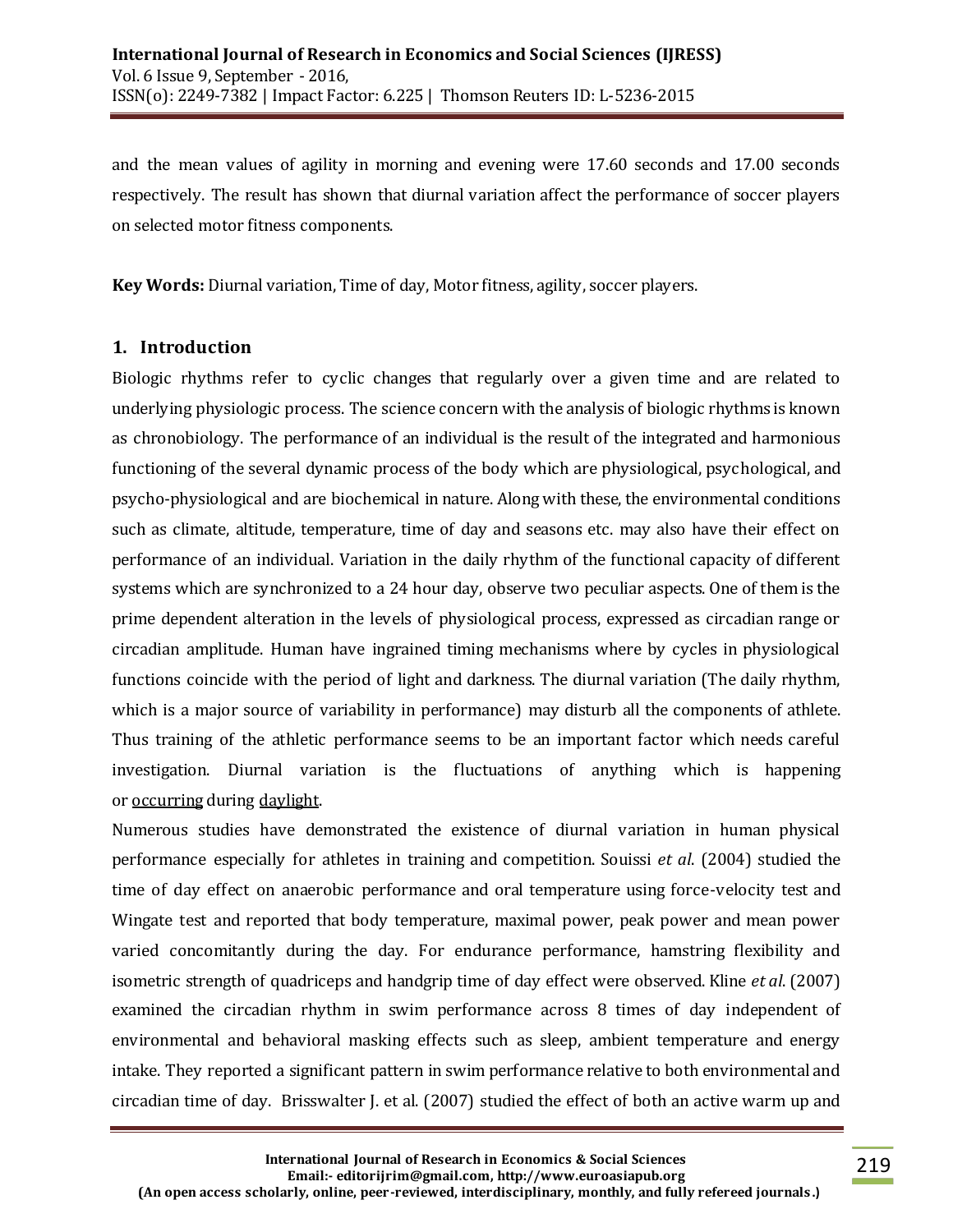the diurnal increase in body temperature on muscular power. 8 male subject performed maximal cycling sprint in the morning (7 to 9 AM) and afternoon (5 to 7 PM) either after active warm up or controlled condition. Muscular power was higher in the afternoon than in the morning. Muscular power was higher after active warm up than in controlled condition. Deschenes *et al*. (1998) observed the same pattern for maximal aerobic exercise performance. Atkinson and Spears (1998) assessed diurnal variation in tennis service and reported that the time of day affected the performance of tennis serves. Gintchin L.D (1998) studied diurnal variation in strength and endurance performance among resistance trained males. The maximal strength and muscular endurance performance do not appear to be greatly affected by time during the day when measured in the resistance trained individuals. Dalton *et al*. (1997) indicated that while some biological rhythms are presented, VO max was not affected by circadian rhythms.

## **2. Methods**

## *2.1. Subjects*

50 male soccer players, age ranging from 17 to 24 years were randomly selected from soccer match practice group of Punjabi University Patiala, Punjab India. All subjects filled out a consent form. Subjects were non-smokers and they did not use any form of oral ergogenic aids or supplementations at least for 6 months before the study.

## **2.2. Hypothesis**

It was hypothesized that diurnal variation would significantly affect the performance of the subjects on selected motor fitness components.

## **2.3. Collection of data**

The subjects were tested two times (one time in morning (between 7 AM to 9 AM) and one time in evening (between 5 PM to 7 PM)). Necessary instructions were being passed on to the subject before the administration of test.

## **2.4. Criterion Measures**

The following tests were selected and their scores were considered as criterion measures for this study: -

- Explosive strength was measured by standing broad jump performance was recorded in meters.
- Speed was measured by 30 yard dash test and performance was recorded in nearest 1/10 of the second.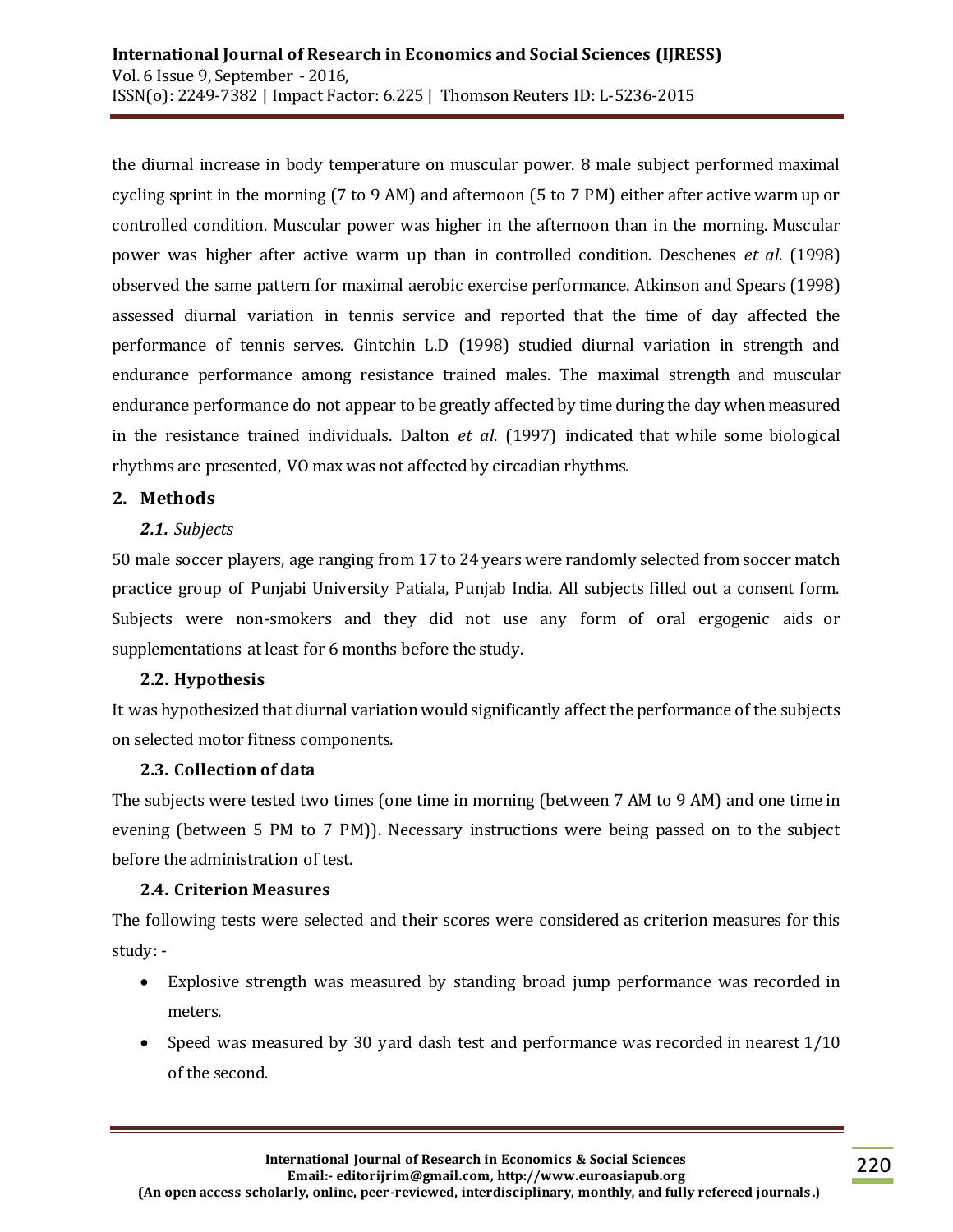- Agility was measured by Illinois agility test and performance was recorded in nearest 1/10 of the seconds.
- *2.5. Administration of the test*

## **2.5.1. Standing Broad Jump:**

Purpose: The aim of this test is to determine Explosive Power of the Legs.

Equipment required: Measuring tape, non-slip floor for takeoff and soft landing area preferred.

Description / Procedure: The athlete will stands behind a line marked on the ground with feet slightly apart. A two foot take-off and landing is used, with swinging of the arms and bending of the knees to provide forward drive. The subject attempts to jump as far as possible with landing on both feet without falling backwards. Three attempts are allowed.

Scoring: The measurement will be taken from take-off line to the nearest point of contact on the landing (back of the heels). Record the longest distance jumped, the best of three attempts.

## **2.5.2. 30 yard Dash:**

**Purpose:** The aim of this test is to determine speed of the subject.

Equipment Required: Measuring tape, stopwatch, and flat surface of at least 50 yards.

Description / Procedure: The test involves running a single maximum sprint over 30 yards, with the time recorded. A thorough warm up should be given, including some practice starts and accelerations. The athlete will stands behind a line marked on track. On clapper, He will start from a stationary position.

## **2.5.3. Illinois Agility Test:**

**Purpose:** The aim of this test is to determine the athlete's agility.

Equipment Required: Flat Non-Slip Surface, Marking Cones, Stopwatch, Measuring Tape.

Description: The length of the course is 10 meters and the width (distance between the start and finish points) is 5 meters. Four cones are used to mark the start, finish and the two turning points. Another four cones are placed down the center an equal distance apart. Each cone in the center is spaced 3.3 meters apart.

Procedure: Subjects should lie on their front On the 'Go' command the stopwatch is started, and the athlete gets up as quickly as possible and runs around the course in the direction indicated, without knocking the cones over, to the finish line, at which the timing is stopped.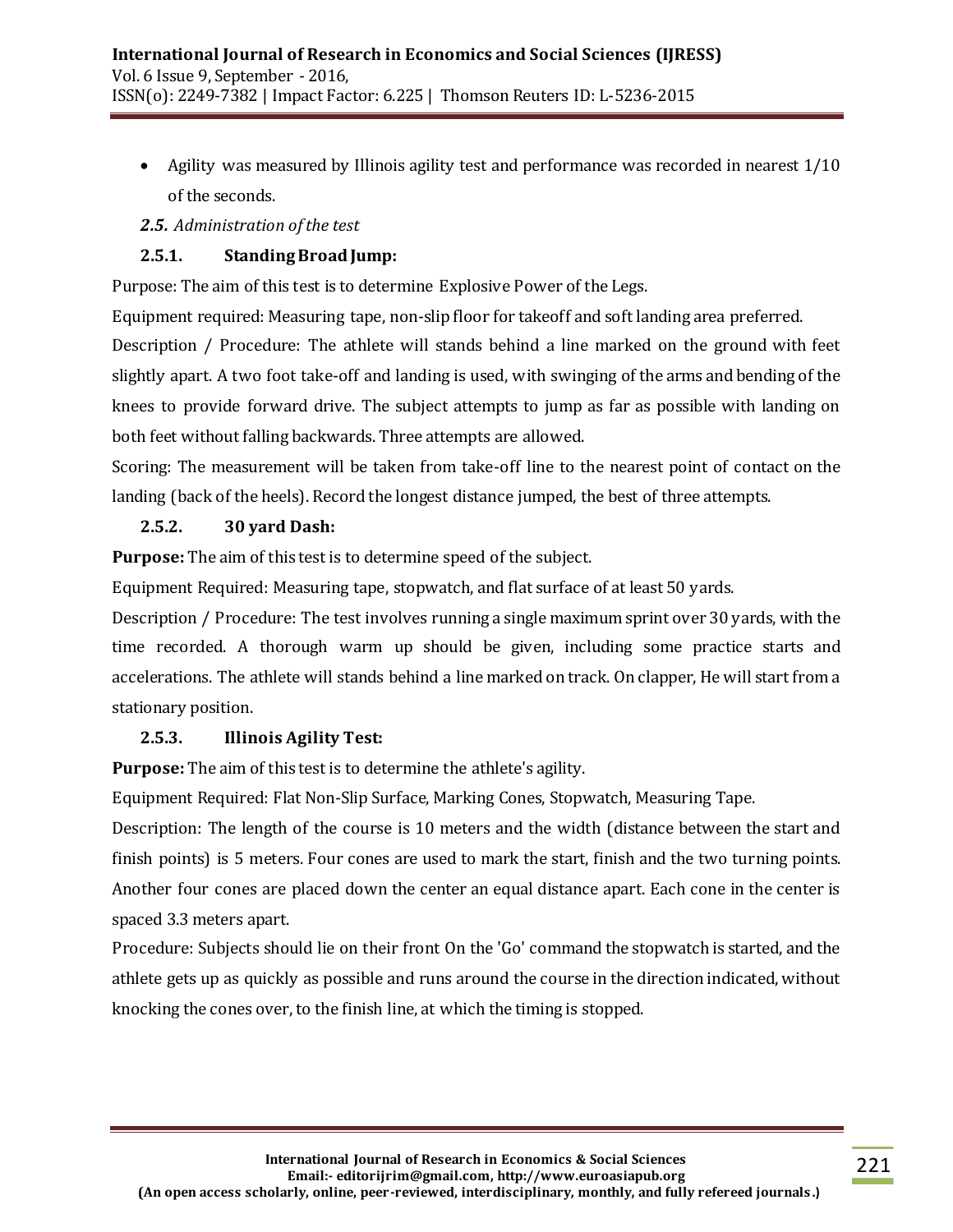

#### **Figure 1. Illinois Agility Test**

#### *2.6. Statistical Analysis*

In this study, SPSS was used to analyze the data. A paired sample t-test was used to compare diurnal variation between the two phases of the day. The data collected on motor fitness components was analyzed by dependent "t" test. The level of significance for testing the hypothesis was set at 0.05 level of significance ( $p < 0.05$ ).

## **2.7. Tester's Competency and Reliability of test**

Tester's Competency was established by test retest method where as consistency of result was obtained by product moment correlation. The data collected from a random selection of male soccer players by test- re-test process were computed for each variable and are presented in Table-1.

#### Table-1

Relationships of co-efficient of test re-test

Scores

| S. No. | Test items         | Co-efficient of test re- |
|--------|--------------------|--------------------------|
|        |                    | test                     |
| 1-     | Explosive strength | 0.90                     |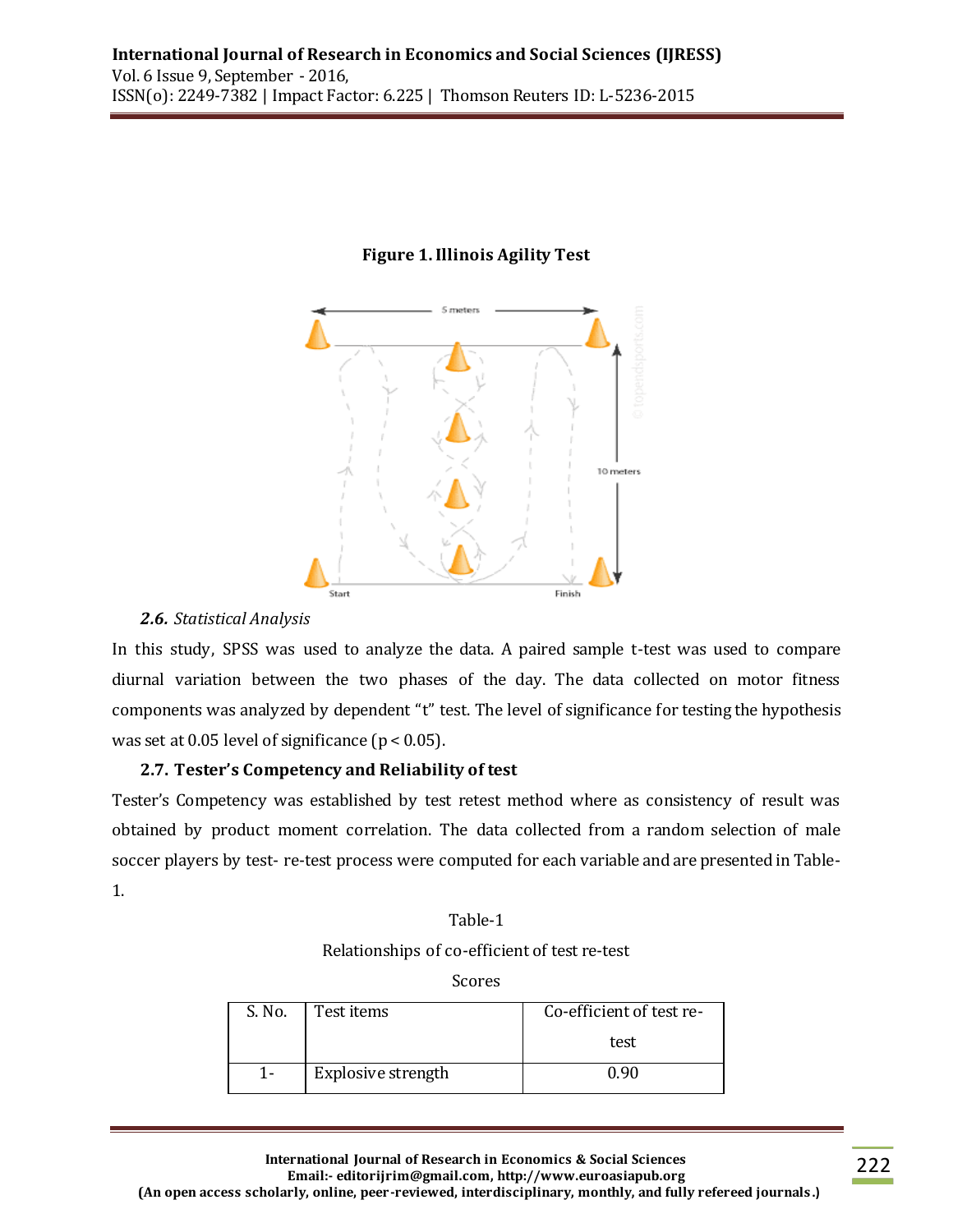## **International Journal of Research in Economics and Social Sciences (IJRESS)**

Vol. 6 Issue 9, September - 2016, ISSN(o): 2249-7382 | Impact Factor: 6.225 | Thomson Reuters ID: L-5236-2015

| ົ<br>z- | Speed   | 0.92 |
|---------|---------|------|
| .ა-     | Agility | 0.90 |

## **3. Findings**

The Mean±SD values of the dependent variables in both the time of day are given in Table 2.

# **Table -2 The Mean±SD values for Motor Fitness Components Variables Morning (7 AM to 9 AM) Evening (5 PM to 7 PM) Explosive Strength (m)** 2.08±0.16 2.16±0.10 **Speed (s)** 4.49±0.23 4.33±0.19 **Agility (s)** 17.60±1.14 17.00±1.09

Findings pertaining to each of the selected variables in different time of day which were subjected to the't' ratio has been given in Table 3 to 5.

## **Table -3**

## **Significant Difference of the Mean of Explosive Strength on Different Time of Day**

|                    | <b>Morning</b> | <b>Evening</b> |
|--------------------|----------------|----------------|
| Mean               | 2.08           | 2.16           |
| Variance           | 0.0256         | 0.0104         |
| <b>Stand. Dev.</b> | 0.16           | 0.10           |
| n                  | 50             | 50             |
| t                  | $5.59*$        |                |
| degrees of freedom | 49             |                |
| critical value     | 2.011          |                |

Table 3 reveals that mean and standard deviation with regard to explosive strength in the morning and evening, which were recorded as 2.08±0.16 and 2.16±0.10 respectively. Whereas"t" value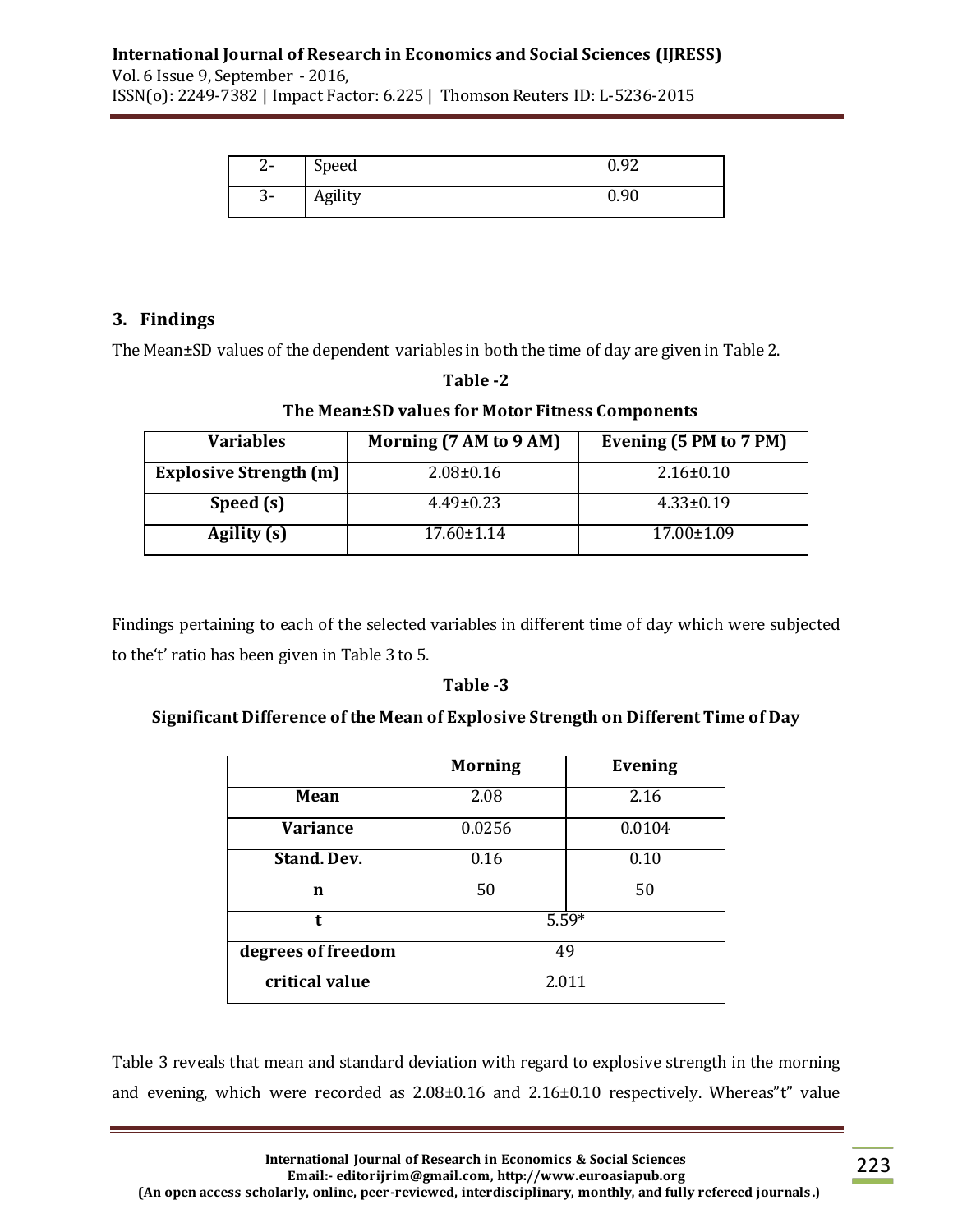which was calculated as 5.59, it was greater than the critical value ( $t = 2.011$ ). So the results showed that there has been significant effect of diurnal variation on explosive strength between different times of day.

#### **Table -4**

## **Significant Difference of the Mean of Speed on Different Time of Day**

|                    | <b>Morning</b> | <b>Evening</b> |
|--------------------|----------------|----------------|
| Mean               | 4.49           | 4.33           |
| Variance           | 0.0544         | 0.0387         |
| <b>Stand. Dev.</b> | 0.23           | 0.19           |
| n                  | 50             | 50             |
| t                  | $7.82*$        |                |
| degrees of freedom | 49             |                |
| critical value     | 2.011          |                |

It again reveals that mean and standard deviation with regard to Speed in the morning and evening, which were recorded as 4.49±0.23 and 4.33±0.19 respectively. Whereas"t" value was calculated as 7.82, it was greater than the critical value ( $t = 2.011$ ). So the results showed that there has been significant effect of diurnal variation on speed between different times of day.

## **Table -5**

## **Significant Difference of the Mean of Agility on Different Time of Day**

|             | <b>Morning</b> | <b>Evening</b> |
|-------------|----------------|----------------|
| Mean        | 17.60          | 17.00          |
| Variance    | 1.3036         | 1.1972         |
| Stand. Dev. | 1.14           | 1.09           |
| n           | 50             | 50             |
|             | $7.53*$        |                |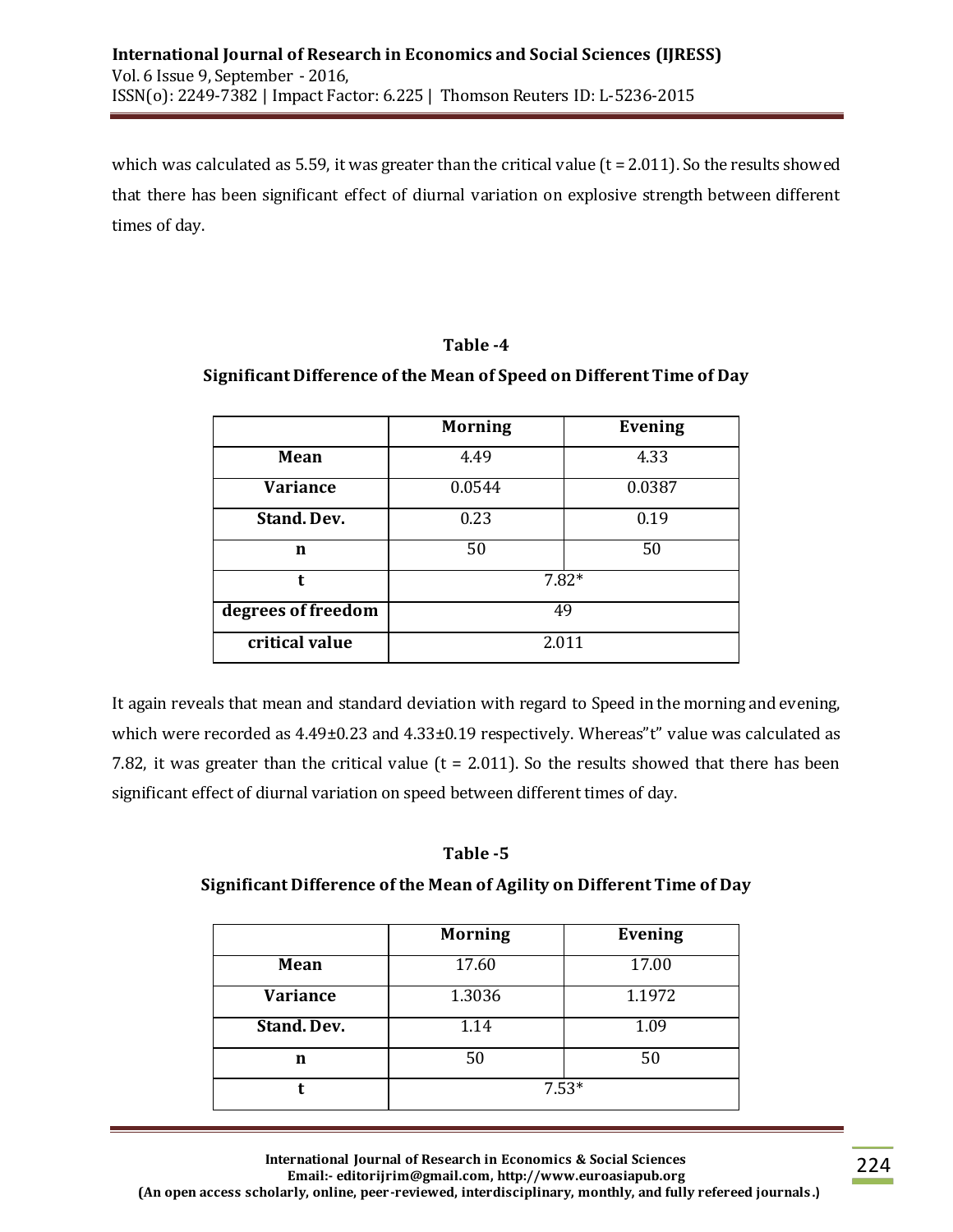| degrees of freedom |       |
|--------------------|-------|
| critical value     | 2 011 |

At the last table-5 reveals that mean and standard deviation with regard to Agility in the morning and evening, which were recorded as  $17.60\pm1.14$  and  $17.00\pm1.09$  respectively. Whereas"t" value was calculated as 7.53, it was greater than the critical value ( $t = 2.011$ ). So the results showed that there has been significant effect of diurnal variation on Agility between different times of day.

## **4. Discussion of Findings**

The analysis of data reveals that significant effect of diurnal variation on explosive strength, speed and agility was found at the 0.05 level of significance, which establishes that diurnal variation; affect the performance of athlete on different motor fitness components.

It may be due to the circadian rhythm of human which changes in different time of day during 24 hours cycle. There is much indirect evidence that sports-performance capability is highest close to the time that body temperature nears its peak value. Athletic records tend to be set in the late afternoon or evening. This partly reflects the fact that record attempts in track and field events are usually scheduled for evening meeting when the environmental temperature is more favorable for performance than at midday or in the early afternoon . Nevertheless, athletes prefer evening contests and consistently achieve their top performance at this time of day.

The work-rate of male soccer players reflected this preference during indoor five-a-side games sustained for 4 days (Reilly T, Walsh T. 1981). The pace of play reached its highest intensity at about 18:00 hours and a trough at 05:00 to 06:00 hours on each day.

The types of interventions demanded by experimental designs are not feasible in sports competitions; consequently, research workers have tended to consider the effects of time of day on performance in time trials or simulated contests. Six runners, three weight-throwers, and three oarsmen were found to perform better in the evening than in the morning (Conroy RTWL, O' Brien M. 1974).

Swimmers produced faster times over 100 m at 17:00 hours compared with 07:00 hours in three of four strokes studied (Rodahl A. et al. 1976). The speed of running in a 5-minute test also was found to vary in close correspondence to the circadian curve in body temperature (Reilly T. 1987). The better performances of swimmers in the evening also apply to multiple efforts. Performances in front crawl were 3.6% and 1.9% faster for 400-m and repeated 50-m swim trials, respectively, at 17:30 hours than at 06:30 hours. This time-of-day effect also was observed through 3 successive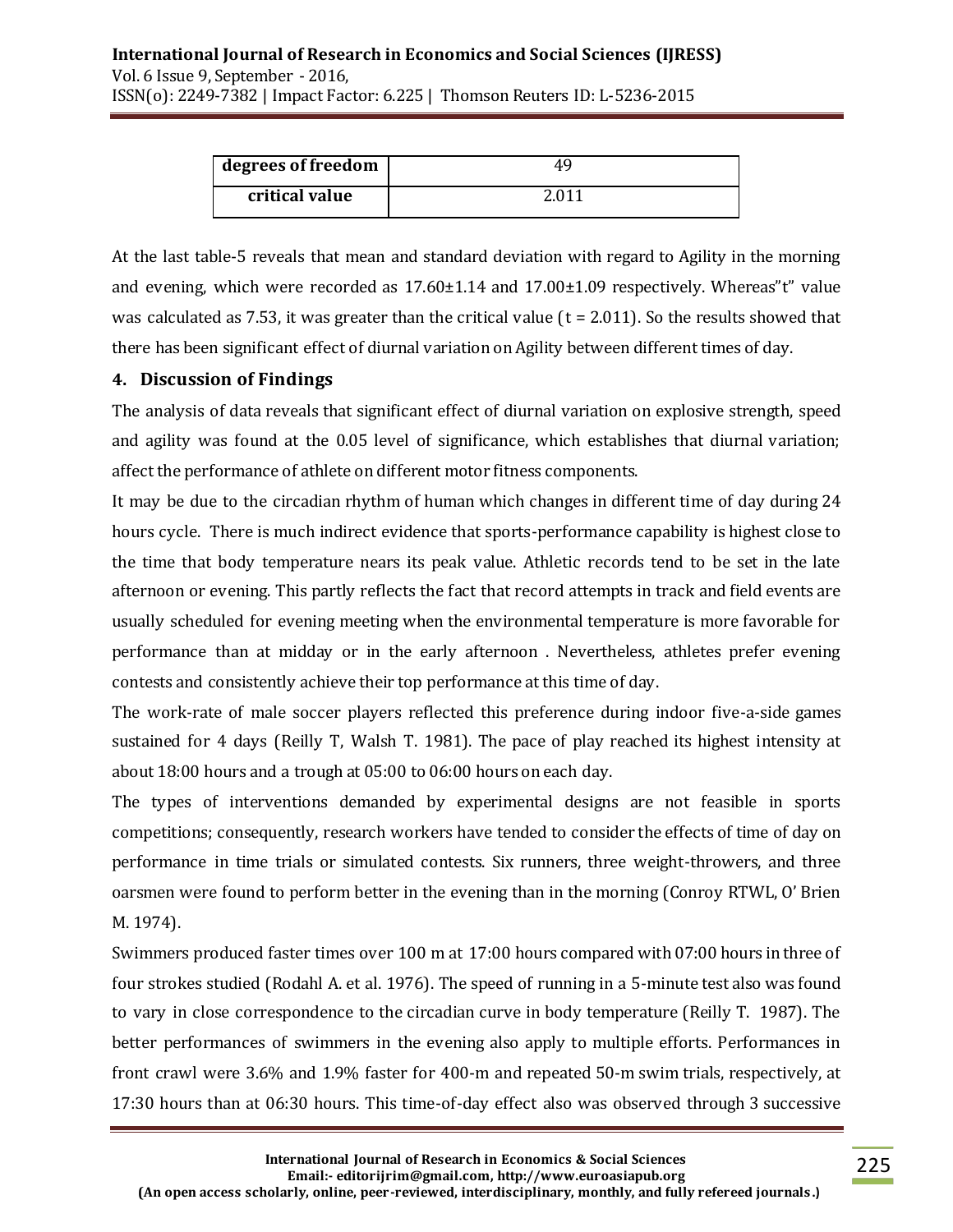days of partial sleep deprivation (Sinnerton S, Reilly T. 1992). It is clear that evening is best for sprint swimmers, particularly if time-trial results are attributed importance, such as in achieving championship-qualifying standards.

Hill and Smith (1991) measured anaerobic power and capacity with a modified version of the Wingate 30-s cycle ergometry test at 03:00, 09:00, 15:00 and 21:00 hours. Peak power in evening was 8% higher than at 03:00 hours. Similar results were found for mean power over the 30 second test period. Vigorous warm-up procedures that increase both arousal and muscle temperature may "swamp" any existing rhythm in short-term power output. This suggests that proper warm-ups are needed when athletes train or prepare for competitions earlier in the day than they are accustomed to. This warm-up effect, coupled with lack of sensitivity of the ergometry used, may explain the failure in some studies to detect small-amplitude circadian rhythms.

Reilly and Down (1986) investigated whether performance in jumping shows a circadian rhythm. When individual differences in performances were controlled for, significant circadian rhythmicity was found for length of jump, with an acrophas of 17:45 hours and amplitude of 3.4% of the 24-hour mean value. Similar rhythm characteristics have been reported by the same authors for anaerobic power output on a stair-run test. In view of the tact that margins of victory in Competitive jumping event are usually only a few centimeters, time of day should be recognized as a significant factor in competitive attempts or in the ability to meet certain performance standards to qualify for major championship.

Man's performance in sports or any other field depends on his movement- oriented behavior- All these actions which can be noted by other with or without the aid of instruments and which have their roots in the biological phenomenon. In other words the performance of an individual is the result of the integrated and harmonious functioning of the several dynamic process of the body, which are physiological, psychological and psycho-physiological and are biomechanical in nature. But the research studies showed that the diurnal variation significantly affect the performance of soccer players on selected motor fitness components.

## **5. Discussion of Hypothesis**

In the light of findings of the study, the hypothesis that diurnal variation would significantly affect the performance of the subjects on selected motor fitness components was accepted.

## **6. Conclusions**